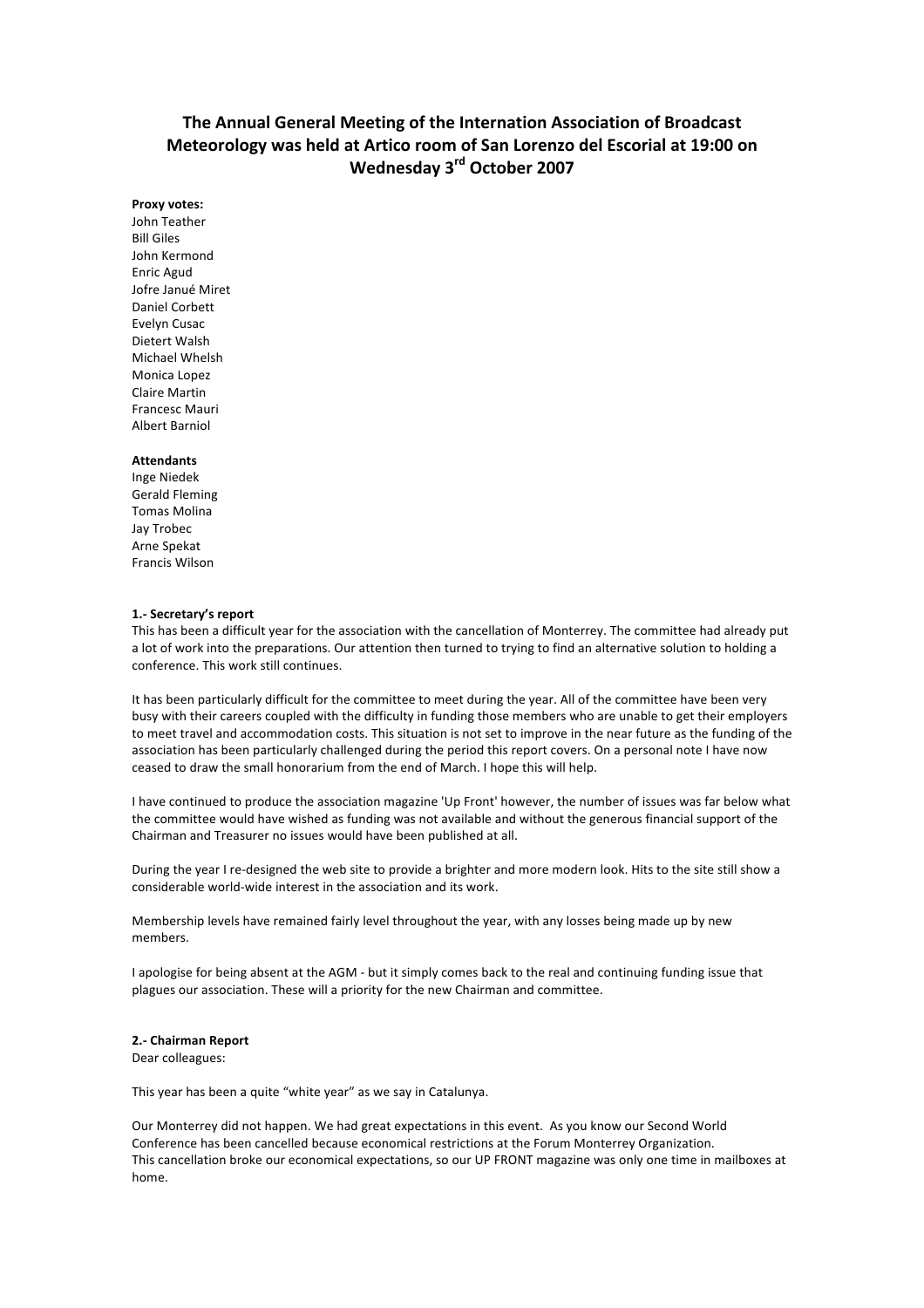By the way, as every year, we were presents at the Executive Council of WMO in Geneva. Some members participated as facilitators at the Madrid WMO Conference on Socioeconomical Benefits of Meteorological and Hydrological information.

Some European members were also present at the first meeting of the now called Climate Broadcaster Network -Europe. A new network created by the European Commission to increase the awareness on Climate Change in Europe. 

As for the future, we are now working again in new possibilities for our second world conference. This may happen in Shanghai in 2010 for the Universal Expo.

We need to keep in touch with the Universal Forum headquarters for next editions of the event. This is my last report, as chairman, because I have arrived to my third election as it is written in our rules. Claire Martin will be next chair. I will help her as much as I can to reach all the goals she will mark, but specially the economical ones and the Conference.

### **3.- Treasurer's report**

We have lived on the conference 2.000 in Geneva, and 2004 Barcelona economic remaining. The income coming from the membership was not enough for the expenses this year.

We need to find an easier way to pay a part from Paypal. We can not afford to have 3 up front a year and the administration cost with the actual income.

# **4.- Election of new committee.**

Chairman Claire Martin Vice-chairman Tomas Molina Secretary John Teather Treasurer Gerald Fleming Membership secretary Ordinary directors

Jay Trobec propsed, and Inge Niedeck seconded It was approved unanimously.

There were no motions from the membership and no other matters were raised and the session was closed at 20:15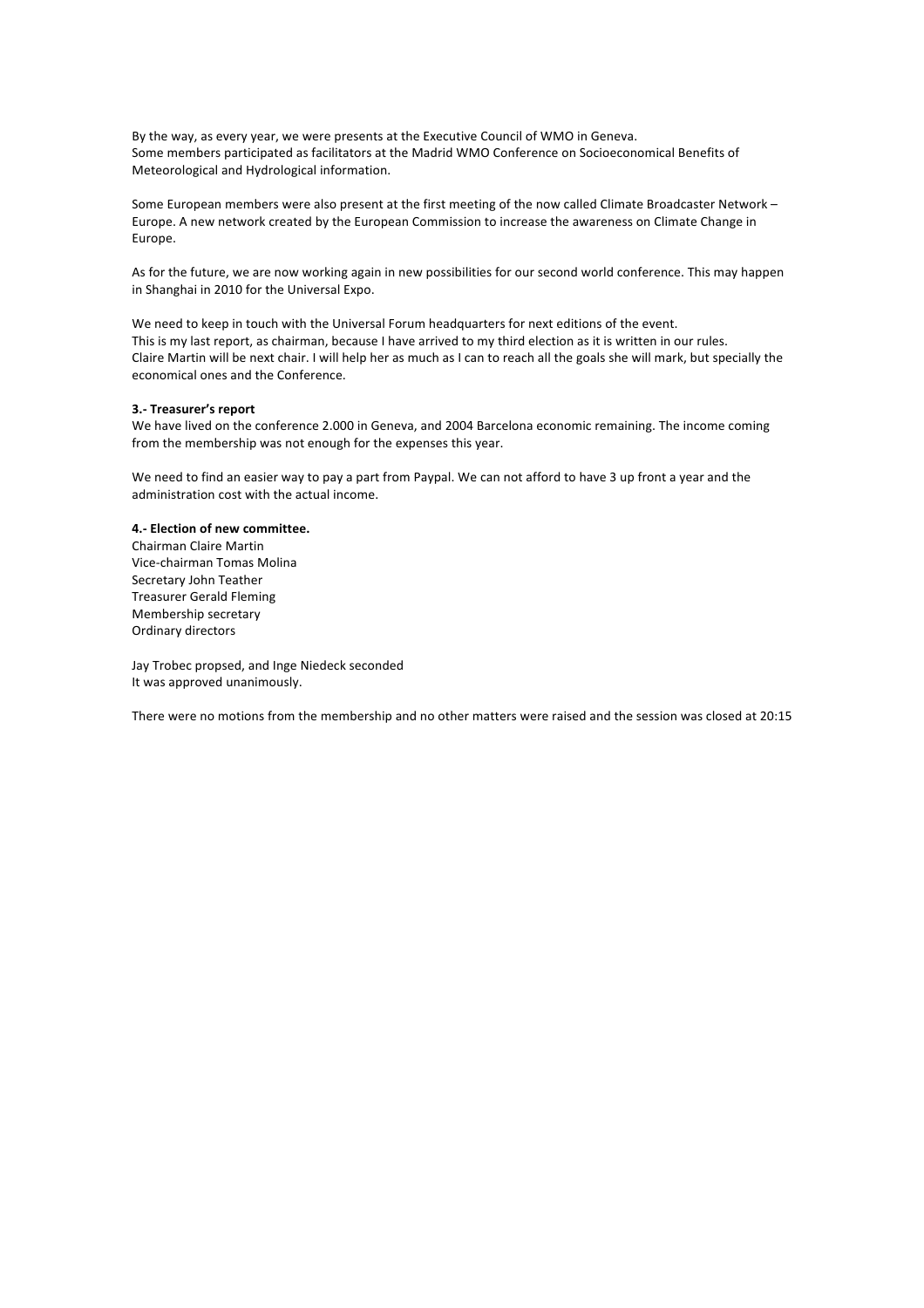# **International Association of Broadcast Meteorology Income / Expenditure for 2006 (In Euro)**

| <b>Carried Forward from 2005</b>         |       |       |       | €744   |
|------------------------------------------|-------|-------|-------|--------|
| Income                                   |       |       |       |        |
| Interest earned                          | 13    |       |       |        |
| <b>Corporate Subscriptions</b>           | 3,253 |       |       |        |
| <b>Individual Subscriptions</b>          | 2,549 |       | 5,815 | €6,559 |
|                                          |       |       |       |        |
| <b>Expenditure</b>                       |       |       |       |        |
| Audit and Accounts (3 years)             | 1,633 | 1,633 |       |        |
| Companies Office - Fees (3 years)        | 135   | 135   |       |        |
| Website                                  |       |       |       |        |
| Registration Fees / Maintenance          | 145   | 145   |       |        |
| Editorial (10 months)                    | 3,750 | 3,750 |       |        |
| <b>Bank Charges</b>                      | 81    | 81    | 5,744 | €5,744 |
| <b>Excess of income over expenditure</b> |       |       | 71    |        |
| In account, Jan 1st 2007                 |       |       |       | €815   |
| Made up as follows:                      |       |       |       |        |
| Current Account (€371)                   |       |       |       | 372    |
| Deposit Account (US\$333)                |       |       |       | 257    |
| UK Account (£124)                        |       |       |       | 186    |
|                                          |       |       |       |        |

*N.B.* Compiled using the following exchange rates: €1.00 = US\$1.307 = £0.667